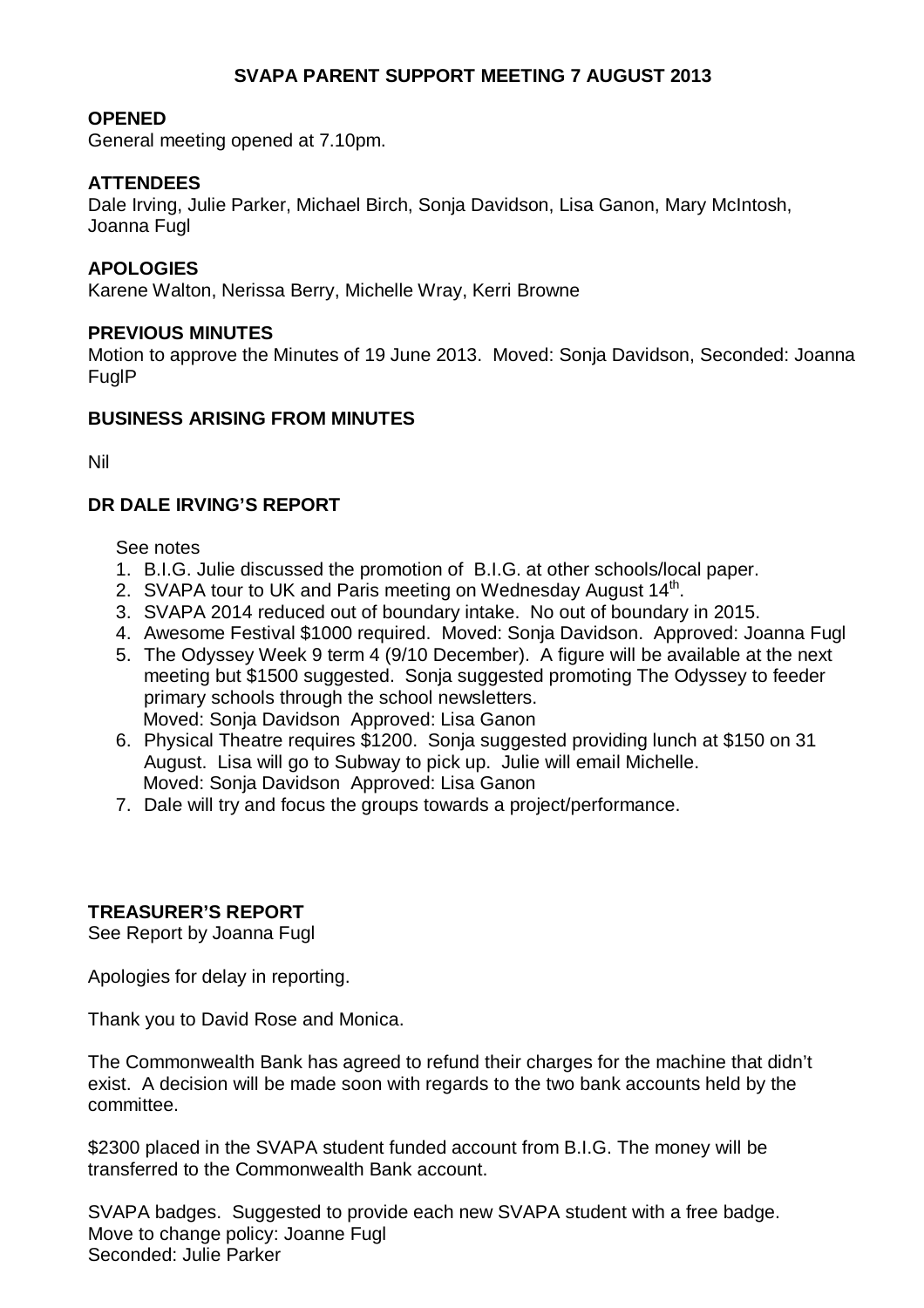Julie suggested original artwork for shows or posters made of the artwork to be displayed in the foyer of theatre.

# **GENERAL BUSINESS**

- 1. Dale to be provided with a Video camera and cards to document SVAPA. Approx \$500.
	- Moved: Julie Parker Approved: Joanna Fugl
- 2. Dale discussed inviting former SVAPA students to attend school. Reunion/Anniversary/Facebook page suggested but keep it informal. Year 12s are leaving soon. Two former students are coming in to mentor (sound and Comedia project on Wednesday 9 September)
- 3. Julie will send a thank you to James Berlyn.
- 4. Michael announced that the music tour would be the last week of the school holidays next year 13-22 July to prevent clashes with SVAPA events.
- 5. A school production is necessary for next year. Dale will return the SVAPA project to its previous format. Possibly August 2014.
- 6. A discussion was held with regards to music, arts and media. Dale will ask to attend music meetings as a representative from SVAPA. Next music support committee meeting will be held on 29 August.
- 7. The committee will ask Chris Carridge from media to put up a work at the next art auction.

# **CLOSED**

Meeting closed at 8.25pm. The next SVAPA Parent Support Group meeting will be held Term 3, Wednesday,  $4<sup>th</sup>$  September 2013 at 7.00pm in the Tricycle Theatre – entrance via Learoyd Street Gate at the rear of the school.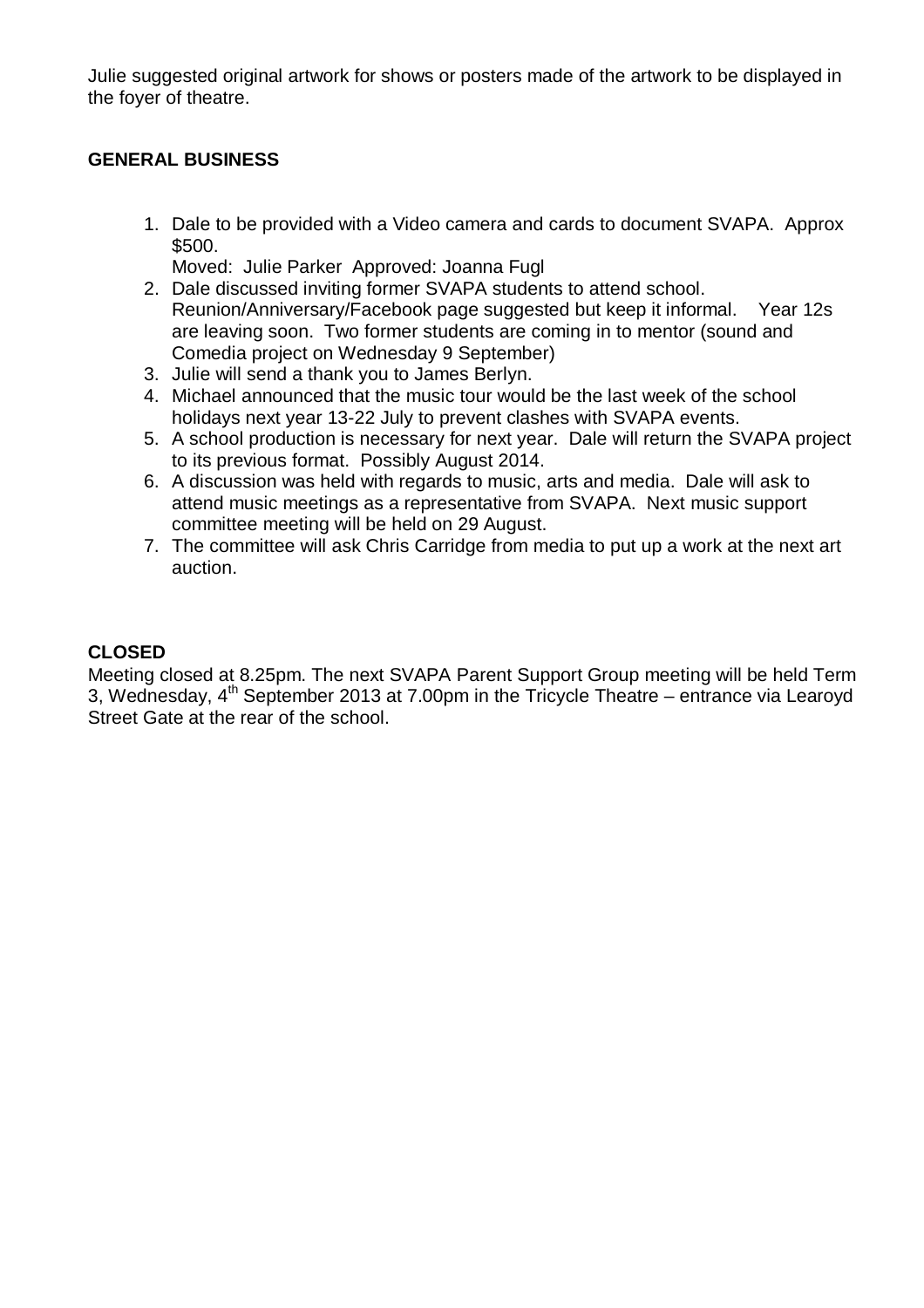#### **SVAPA Parents Support Group Treasurer's Report**  7 August 2012

The final figures are in for the 2013 Lawley Art Auction – see attached wash up sheet. A total of \$23,455 was made resulting in \$11,728 each for SVAPA and Music Groups. The donated artwork *BILD* by Bryan McKay did not sell on the night however our auctioneer John Cook of WA Art Auctions, has generously offered to include this piece in his next auction, commission free. When this sells we will split the proceeds between SVAPA and Music Groups.

Great news, Commonwealth Bank have finally stopped charging us monthly eftpos fees for a machine we do not have and have refunded 2 years worth (\$1034.50) of monthly payments that they had been deducting in error.

The group is still operating two accounts, one with Bendigo and one with Commonwealth Bank. There are advantages and disadvantages to this arrangement, however the I am meeting with the P&C Treasurer to decide on one bank over the other before the end of this year.

I expect it has already been reported in my absence, but I'd like to confirm and hereby give notice that I will be stepping down from the role of Treasurer with SVAPA Parent Support Group and Lawley Art Auction at the end of 2013.

While I have enjoyed being on the two groups immensely, in 2014 my younger daughter starts high school and I will be focussing my attention on supporting her transition and volunteering at her new school.

I am happy to discuss the role of Treasurer with any group members who would like to know more about what's involved with a view to nominating for the position in 2014!

| Commonwealth Bank balance at 7 <sup>th</sup> August                                  | \$8,042.81  |
|--------------------------------------------------------------------------------------|-------------|
| Bendigo Bank balance TBA – approximately<br>(includes share of income from LAA 2013) | \$14,667.00 |
| <b>LESS Payments Pending:</b>                                                        |             |
| $BioCups - tea/coffee$ supplies                                                      | \$232.00    |
| J Berlyn Holiday Rehearsals July                                                     | \$1,800.00  |
| J Berlyn rehearsals/dance classes June                                               | 900.00      |
| 5 Beat Salad Worshops & rehearsals May/June                                          | \$1,050.00  |
| Total available funds at <b>7 August 2013</b>                                        | \$18,728.00 |

*Joanna Fugl SVAPA Support Group Treasurer*